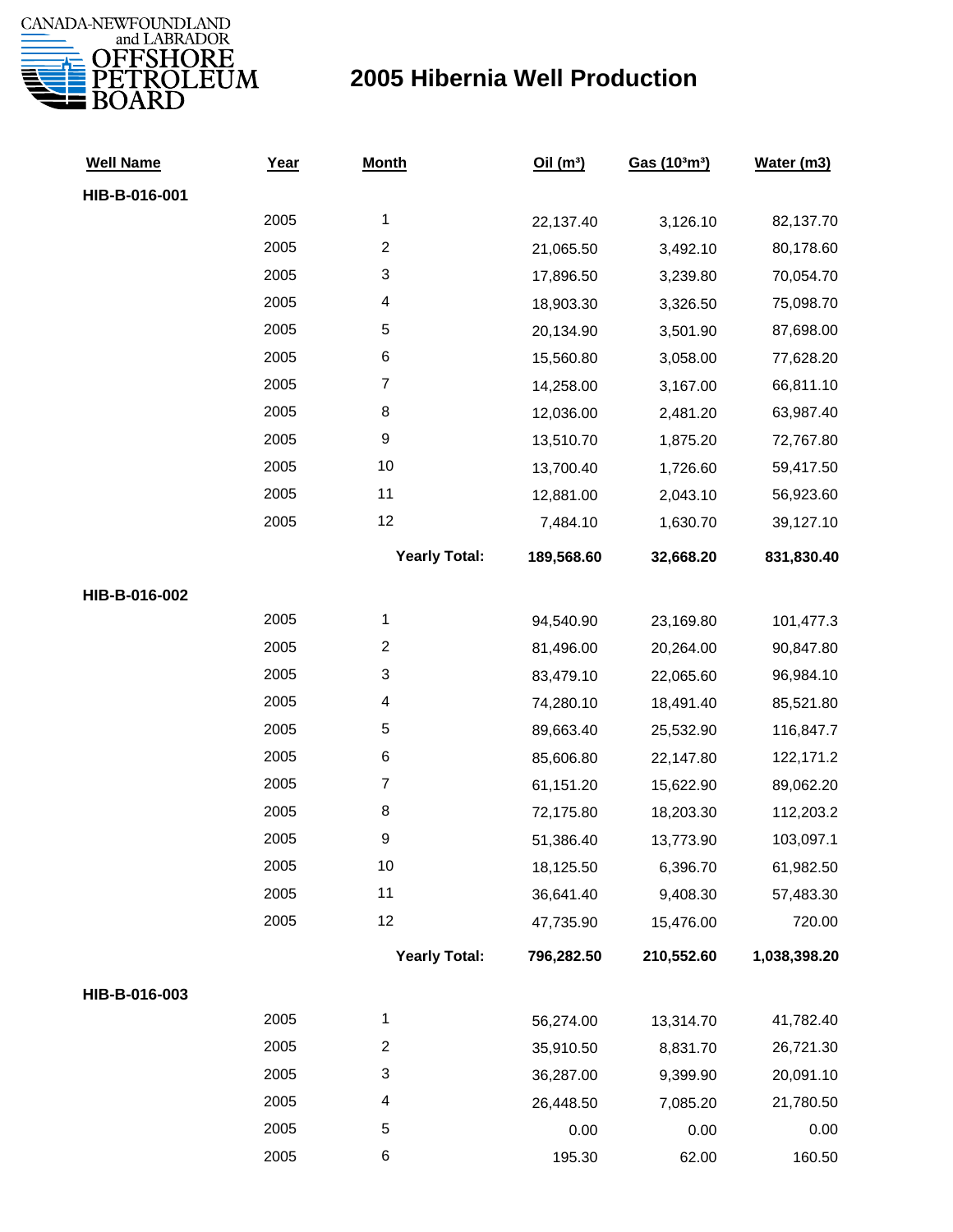

| <b>Well Name</b> | Year | <b>Month</b>         | Oil(m <sup>3</sup> ) | Gas (103m3) | Water (m3)   |
|------------------|------|----------------------|----------------------|-------------|--------------|
|                  | 2005 | $\overline{7}$       | 13,397.00            | 3,454.40    | 11,802.70    |
|                  | 2005 | 8                    | 0.00                 | 0.00        | 0.00         |
|                  |      | <b>Yearly Total:</b> | 168,512.30           | 42,147.90   | 122,338.50   |
| HIB-B-016-004Z   |      |                      |                      |             |              |
|                  | 2005 | $\mathbf{1}$         | 90,601.20            | 19,217.80   | 104,359.0    |
|                  | 2005 | $\overline{2}$       | 76,541.90            | 16,902.30   | 97,041.80    |
|                  | 2005 | 3                    | 87,171.70            | 20,085.40   | 106,334.6    |
|                  | 2005 | 4                    | 69,305.50            | 15,941.40   | 93,172.90    |
|                  | 2005 | 5                    | 71,181.10            | 17,266.60   | 109,441.1    |
|                  | 2005 | 6                    | 64,277.20            | 14,666.40   | 109,754.3    |
|                  | 2005 | 7                    | 61,442.50            | 13,691.80   | 102,985.0    |
|                  | 2005 | 8                    | 60,841.60            | 14,178.20   | 102,191.4    |
|                  | 2005 | 9                    | 53,543.40            | 13,173.40   | 93,159.70    |
|                  | 2005 | 10                   | 52,162.00            | 11,540.20   | 84,615.70    |
|                  | 2005 | 11                   | 51,892.40            | 11,508.40   | 76,825.30    |
|                  | 2005 | 12                   | 61,788.90            | 15,464.30   | 100,635.5    |
|                  |      | <b>Yearly Total:</b> | 800,749.40           | 183,636.20  | 1,180,516.30 |
| HIB-B-016-008    |      |                      |                      |             |              |
|                  | 2005 | 1                    | 13,893.80            | 4,594.10    | 266.90       |
|                  | 2005 | $\overline{c}$       | 17,093.10            | 6,240.70    | 64.00        |
|                  | 2005 | 3                    | 15,843.60            | 6,487.50    | 48.90        |
|                  | 2005 | 4                    | 6,925.10             | 2,826.10    | 17.80        |
|                  | 2005 | 5                    | 2,116.30             | 798.20      | 5.10         |
|                  | 2005 | 6                    | 34,366.70            | 13,426.30   | 330.70       |
|                  | 2005 | $\overline{7}$       | 21,268.20            | 8,304.00    | 46.40        |
|                  | 2005 | 8                    | 7,926.10             | 3,251.50    | 14.30        |
|                  | 2005 | $\boldsymbol{9}$     | 13,476.40            | 4,888.10    | 33.60        |
|                  | 2005 | 10                   | 9,262.30             | 3,766.00    | 27.50        |
|                  | 2005 | 11                   | 17,669.80            | 7,343.10    | 38.40        |
|                  | 2005 | 12                   | 17,863.10            | 6,583.10    | 57.10        |
|                  |      | <b>Yearly Total:</b> | 177,704.50           | 68,508.70   | 950.70       |
| HIB-B-016-011    |      |                      |                      |             |              |
|                  | 2005 | 3                    | 0.00                 | 0.00        | 0.00         |
|                  | 2005 | 4                    | 5,114.90             | 3,414.00    | 281.40       |
|                  | 2005 | 5                    | 0.00                 | 0.00        | 0.00         |
|                  | 2005 | 6                    | 0.00                 | 0.00        | 0.00         |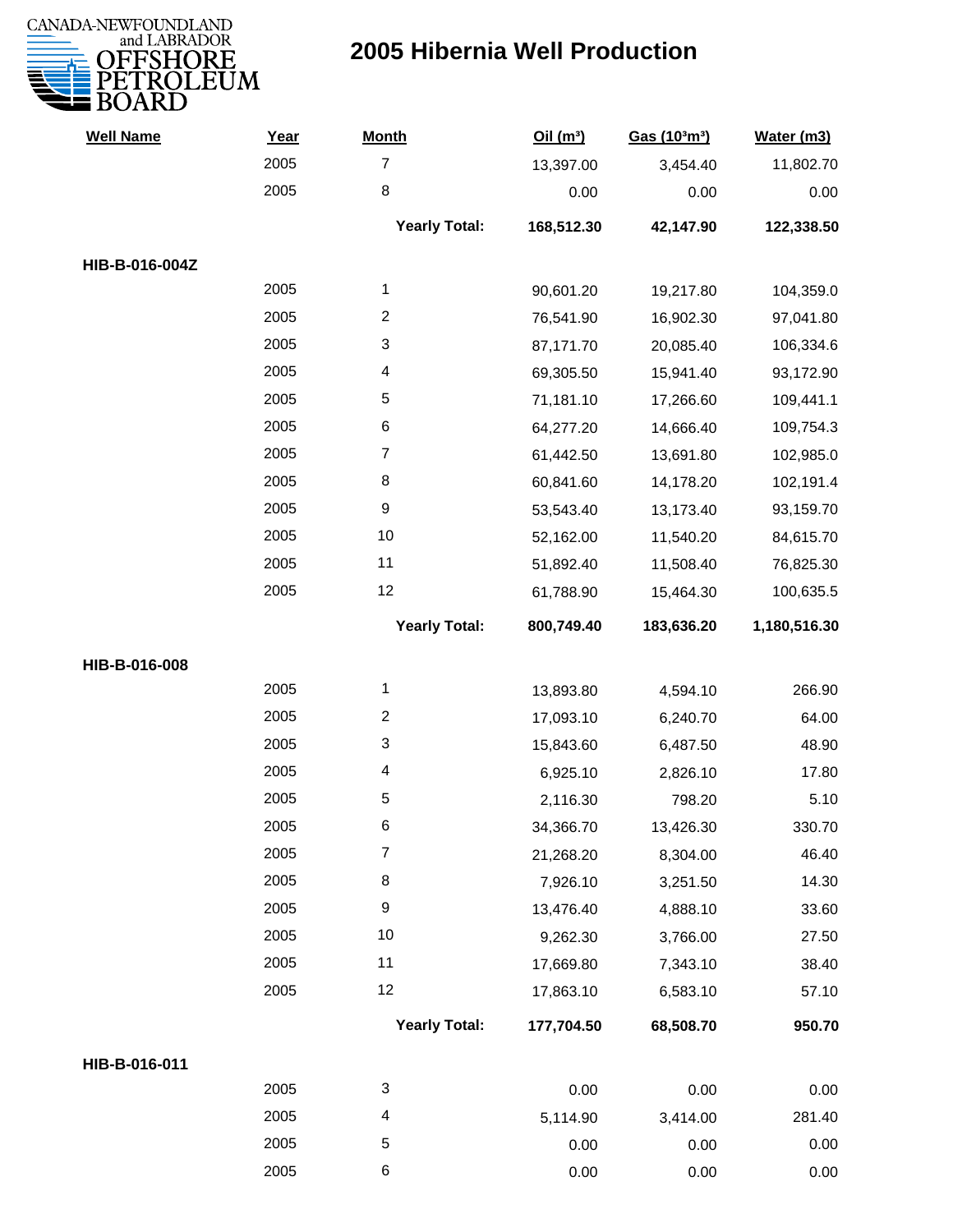

| <b>Well Name</b> | Year | <b>Month</b>         | Oil(m <sup>3</sup> ) | Gas (103m <sup>3</sup> ) | Water (m3) |
|------------------|------|----------------------|----------------------|--------------------------|------------|
|                  | 2005 | $\overline{7}$       | 28,025.10            | 11,530.20                | 61.20      |
|                  | 2005 | 8                    | 22,340.10            | 9,508.50                 | 43.20      |
|                  |      | <b>Yearly Total:</b> | 55,480.10            | 24,452.70                | 385.80     |
| HIB-B-016-014    |      |                      |                      |                          |            |
|                  | 2005 | 1                    | 2,344.90             | 719.70                   | 5.50       |
|                  | 2005 | $\overline{c}$       | 4.00                 | 0.00                     | 0.00       |
|                  | 2005 | 3                    | 0.00                 | 0.00                     | 0.00       |
|                  | 2005 | 4                    | 5,336.60             | 1,888.00                 | 13.70      |
|                  | 2005 | 5                    | 38,362.70            | 11,484.90                | 93.00      |
|                  | 2005 | 6                    | 37,965.50            | 12,760.40                | 94.60      |
|                  | 2005 | 7                    | 26,613.10            | 8,156.00                 | 58.10      |
|                  | 2005 | 8                    | 35,253.60            | 12,191.80                | 63.10      |
|                  | 2005 | 9                    | 38,279.20            | 13,449.90                | 74.80      |
|                  | 2005 | 10                   | 42,147.40            | 13,489.90                | 111.50     |
|                  | 2005 | 11                   | 29,233.10            | 9,931.20                 | 57.80      |
|                  | 2005 | 12                   | 26,123.10            | 9,012.70                 | 55.10      |
|                  |      | <b>Yearly Total:</b> | 281,663.20           | 93,084.50                | 627.20     |
| HIB-B-016-016Z   |      |                      |                      |                          |            |
|                  | 2005 | 3                    | 0.00                 | 0.00                     | 268.10     |
|                  | 2005 | 4                    | 0.00                 | 0.00                     | 0.00       |
|                  | 2005 | 5                    | 0.00                 | 0.00                     | 0.00       |
|                  |      | <b>Yearly Total:</b> | 0.00                 | 0.00                     | 268.10     |
| HIB-B-016-017    |      |                      |                      |                          |            |
|                  | 2005 | 1                    | 31,768.90            | 4,341.40                 | 71,302.70  |
|                  | 2005 | $\overline{c}$       | 24,327.30            | 3,685.20                 | 55,861.40  |
|                  | 2005 | 3                    | 23,842.70            | 3,409.40                 | 55,464.40  |
|                  | 2005 | 4                    | 19,972.60            | 2,716.40                 | 45,859.50  |
|                  | 2005 | 5                    | 30,534.00            | 4,366.60                 | 70,061.60  |
|                  | 2005 | 6                    | 21,401.90            | 3,098.10                 | 57,596.10  |
|                  | 2005 | 7                    | 25,690.90            | 4,198.40                 | 60,030.60  |
|                  | 2005 | 8                    | 25,656.30            | 4,050.00                 | 58,727.20  |
|                  | 2005 | 9                    | 21,191.30            | 2,588.10                 | 50,917.50  |
|                  | 2005 | 10                   | 12,674.30            | 1,980.40                 | 55,520.20  |
|                  | 2005 | 11                   | 15,448.60            | 2,414.50                 | 48,642.00  |
|                  | 2005 | 12                   | 20,975.70            | 3,006.00                 | 47,615.30  |
|                  |      | <b>Yearly Total:</b> | 273,484.50           | 39,854.50                | 677,598.50 |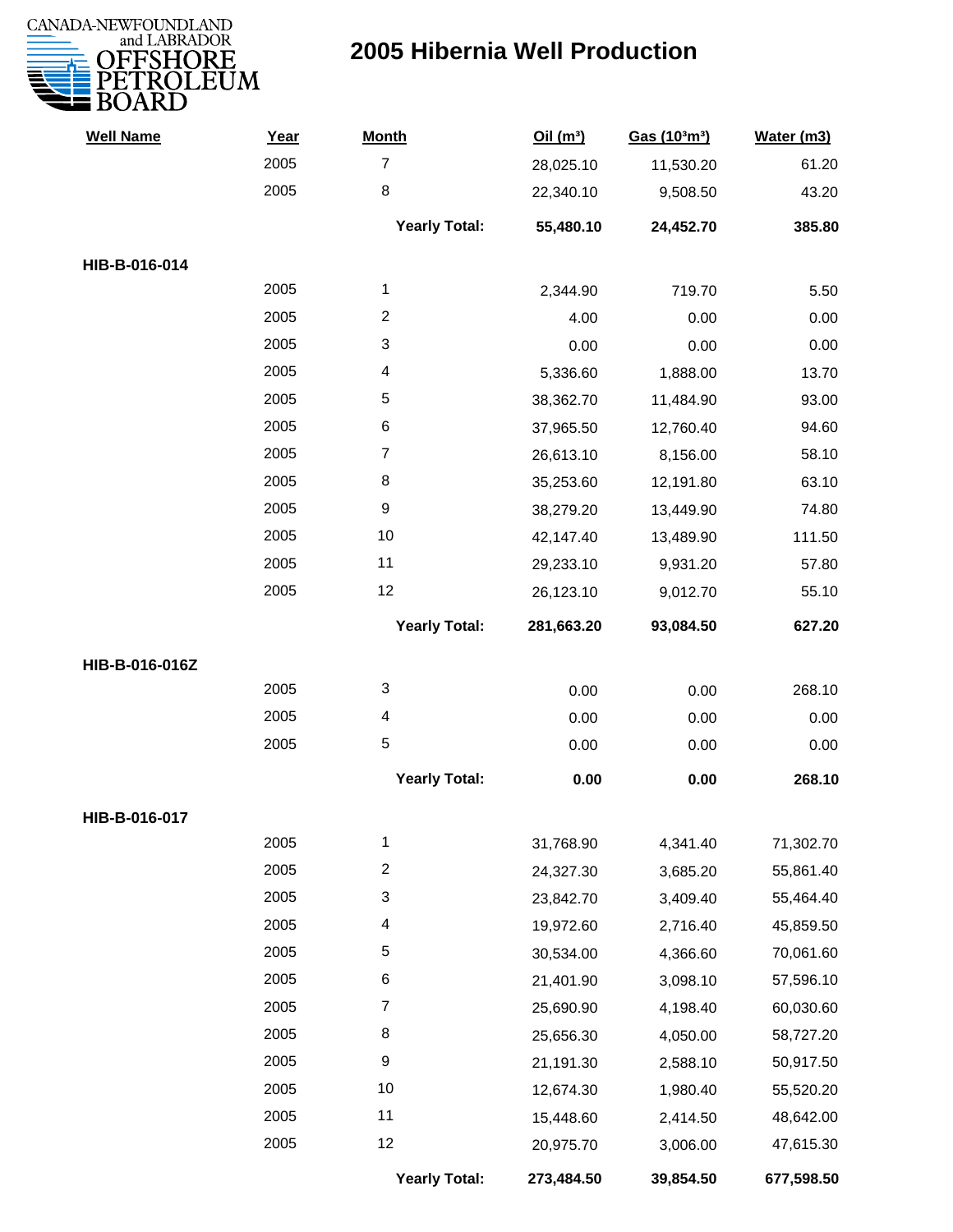

| <b>Well Name</b> | Year | <b>Month</b>         | Oil(m <sup>3</sup> ) | Gas (103m3) | Water (m3) |
|------------------|------|----------------------|----------------------|-------------|------------|
| HIB-B-016-018    |      |                      |                      |             |            |
|                  | 2005 | $\overline{2}$       | 63.60                | 3.70        | 351.30     |
|                  | 2005 | 3                    | 10,972.10            | 3,265.90    | 131.80     |
|                  | 2005 | 4                    | 20,129.60            | 5,405.40    | 207.60     |
|                  | 2005 | 5                    | 48,517.40            | 14,986.00   | 354.50     |
|                  | 2005 | 6                    | 32,159.10            | 11,362.10   | 702.00     |
|                  | 2005 | $\overline{7}$       | 23,548.40            | 7,212.90    | 280.90     |
|                  | 2005 | 8                    | 24,168.40            | 8,372.80    | 44.90      |
|                  | 2005 | 9                    | 22,329.00            | 7,145.40    | 450.30     |
|                  | 2005 | 10                   | 33,908.40            | 11,348.80   | 392.40     |
|                  | 2005 | 11                   | 16,693.20            | 4,949.20    | 66.90      |
|                  | 2005 | 12                   | 12,154.20            | 3,610.30    | 25.60      |
|                  |      | <b>Yearly Total:</b> | 244,643.40           | 77,662.50   | 3,008.20   |
| HIB-B-016-019Z   |      |                      |                      |             |            |
|                  | 2005 | 1                    | 8,567.80             | 821.70      | 74.00      |
|                  | 2005 | $\overline{c}$       | 6,866.50             | 715.00      | 29.90      |
|                  | 2005 | 3                    | 8,121.40             | 906.80      | 21.60      |
|                  | 2005 | 4                    | 6,537.80             | 772.70      | 16.90      |
|                  | 2005 | 5                    | 5,068.40             | 639.60      | 12.30      |
|                  | 2005 | 6                    | 4,123.40             | 505.70      | 10.30      |
|                  | 2005 | $\overline{7}$       | 1,074.50             | 134.00      | 2.30       |
|                  | 2005 | 8                    | 4,292.30             | 390.10      | 7.60       |
|                  | 2005 | 9                    | 15,522.20            | 1,395.30    | 30.40      |
|                  | 2005 | 10                   | 15,526.40            | 1,224.50    | 41.10      |
|                  | 2005 | 11                   | 13,269.30            | 1,137.20    | 26.30      |
|                  | 2005 | 12                   | 9,906.70             | 849.80      | 20.90      |
|                  |      | <b>Yearly Total:</b> | 98,876.70            | 9,492.40    | 293.60     |
| HIB-B-016-022    |      |                      |                      |             |            |
|                  | 2005 | $\mathbf{1}$         | 36,312.90            | 5,187.80    | 53,305.00  |
|                  | 2005 | $\overline{c}$       | 14,313.00            | 1,529.80    | 24,726.00  |
|                  | 2005 | 3                    | 37,775.80            | 5,103.40    | 52,503.30  |
|                  | 2005 | 4                    | 5,108.20             | 209.70      | 8,167.40   |
|                  | 2005 | 5                    | 34,322.40            | 2,131.50    | 46,054.10  |
|                  | 2005 | 6                    | 20,142.00            | 2,409.90    | 30,495.40  |
|                  | 2005 | $\overline{7}$       | 9,535.70             | 1,261.00    | 14,901.80  |
|                  | 2005 | 8                    | 21,146.30            | 3,389.30    | 37,750.70  |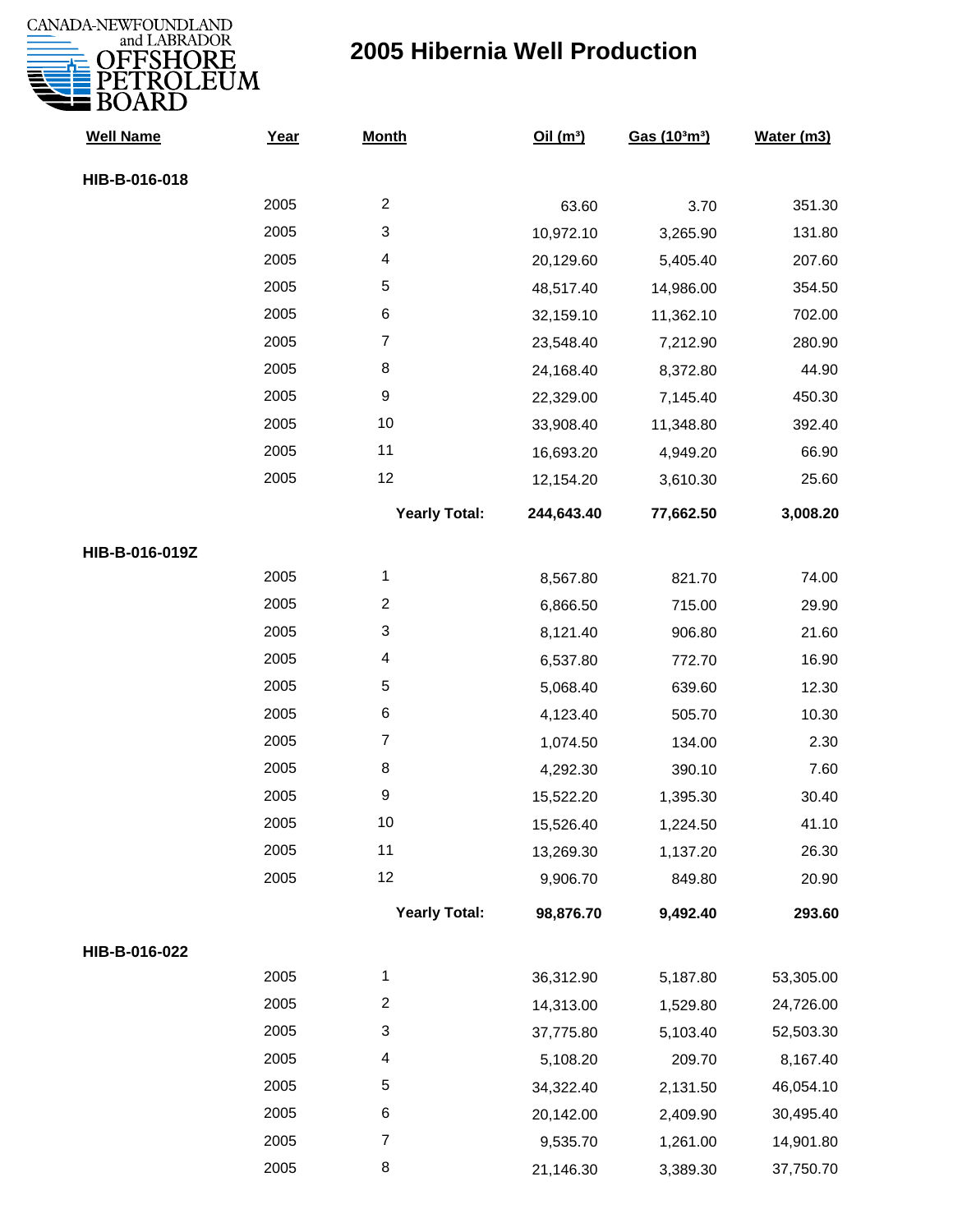

| <b>Well Name</b> | Year | <b>Month</b>         | Oil(m <sup>3</sup> ) | Gas (103m3) | Water (m3) |
|------------------|------|----------------------|----------------------|-------------|------------|
|                  | 2005 | $\boldsymbol{9}$     | 23,856.40            | 4,257.10    | 55,753.20  |
|                  | 2005 | 10                   | 21,630.20            | 4,830.00    | 83,831.80  |
|                  | 2005 | 11                   | 13,514.50            | 3,546.30    | 60,520.30  |
|                  | 2005 | 12                   | 18,188.40            | 4,511.40    | 48,110.80  |
|                  |      | <b>Yearly Total:</b> | 255,845.80           | 38,367.20   | 516,119.80 |
| HIB-B-016-023    |      |                      |                      |             |            |
|                  | 2005 | 1                    | 14,240.40            | 1,591.10    | 32.10      |
|                  | 2005 | $\overline{c}$       | 12,900.30            | 1,482.30    | 33.00      |
|                  | 2005 | 3                    | 13,325.20            | 1,593.30    | 35.40      |
|                  | 2005 | 4                    | 13,184.90            | 1,489.60    | 33.90      |
|                  | 2005 | 5                    | 13,825.50            | 1,543.40    | 33.60      |
|                  | 2005 | 6                    | 15,403.40            | 1,676.30    | 38.40      |
|                  | 2005 | $\overline{7}$       | 12,404.50            | 1,351.20    | 27.10      |
|                  | 2005 | 8                    | 11,140.60            | 1,267.80    | 31.90      |
|                  | 2005 | $\boldsymbol{9}$     | 8,697.10             | 1,029.60    | 49.50      |
|                  | 2005 | 12                   | 4,765.70             | 478.30      | 10.00      |
|                  |      | <b>Yearly Total:</b> | 119,887.60           | 13,502.90   | 324.90     |
| HIB-B-016-024    |      |                      |                      |             |            |
|                  | 2005 | 1                    | 44,737.00            | 4,808.30    | 84,043.50  |
|                  | 2005 | $\overline{c}$       | 33,117.30            | 4,233.80    | 80,045.30  |
|                  | 2005 | 3                    | 39,384.50            | 5,874.50    | 86,767.40  |
|                  | 2005 | 4                    | 29,437.30            | 3,678.90    | 78,062.90  |
|                  | 2005 | 5                    | 34,148.40            | 4,252.50    | 84,904.30  |
|                  | 2005 | 6                    | 39,124.60            | 5,073.00    | 80,083.20  |
|                  | 2005 | $\overline{7}$       | 69,496.30            | 10,449.30   | 42,805.50  |
|                  | 2005 | 8                    | 76,846.20            | 11,684.00   | 31,552.50  |
|                  | 2005 | 9                    | 84,200.30            | 13,482.70   | 45,812.40  |
|                  | 2005 | 10                   | 76,397.40            | 11,661.80   | 54,111.30  |
|                  | 2005 | 11                   | 71,634.60            | 11,347.50   | 57,936.70  |
|                  | 2005 | 12                   | 65,122.20            | 10,381.80   | 69,386.60  |
|                  |      | <b>Yearly Total:</b> | 663,646.10           | 96,928.10   | 795,511.60 |
| HIB-B-016-025    |      |                      |                      |             |            |
|                  | 2005 | 1                    | 26,689.70            | 1,309.80    | 1,843.60   |
|                  | 2005 | $\overline{c}$       | 22,538.50            | 899.20      | 3,321.50   |
|                  | 2005 | 3                    | 23,428.80            | 1,012.30    | 4,325.30   |
|                  | 2005 | 4                    | 19,598.00            | 841.20      | 4,272.60   |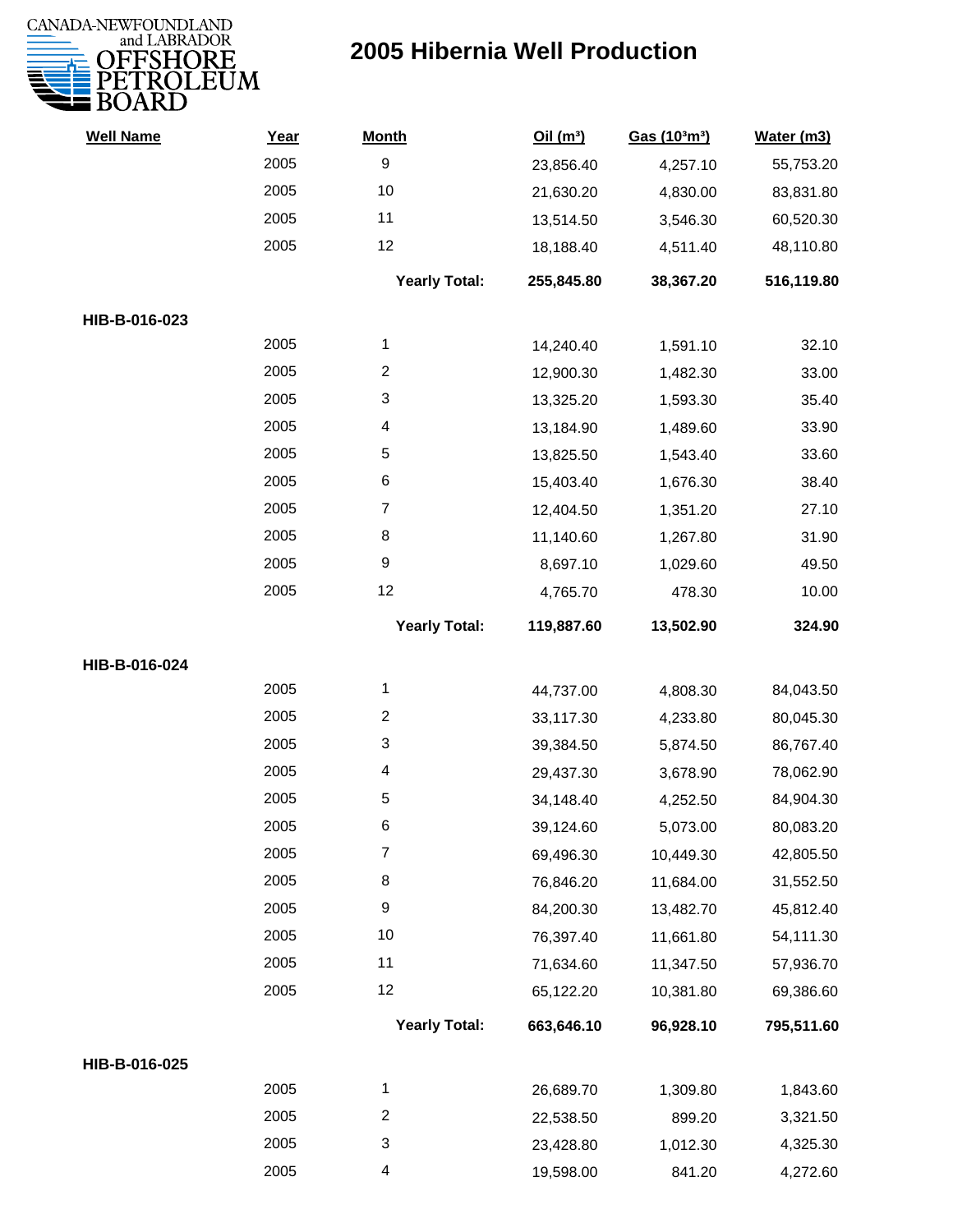

| <b>Well Name</b> | Year | <b>Month</b>         | Oil(m <sup>3</sup> ) | Gas (103m3) | Water (m3) |
|------------------|------|----------------------|----------------------|-------------|------------|
|                  | 2005 | 5                    | 22,018.30            | 972.20      | 5,669.80   |
|                  | 2005 | 6                    | 19,359.50            | 912.80      | 6,505.40   |
|                  | 2005 | $\overline{7}$       | 17,697.80            | 690.40      | 6,922.10   |
|                  | 2005 | 8                    | 17,479.00            | 729.60      | 7,423.40   |
|                  | 2005 | 9                    | 15,512.80            | 763.30      | 7,180.80   |
|                  | 2005 | 10                   | 14,836.30            | 662.60      | 7,265.60   |
|                  | 2005 | 11                   | 12,952.40            | 606.40      | 6,136.90   |
|                  | 2005 | 12                   | 11,827.20            | 474.90      | 7,579.90   |
|                  |      | <b>Yearly Total:</b> | 223,938.30           | 9,874.70    | 68,446.90  |
| HIB-B-016-028Z   |      |                      |                      |             |            |
|                  | 2005 | 1                    | 25,934.80            | 8,172.90    | 58.50      |
|                  | 2005 | $\overline{c}$       | 20,984.40            | 6,839.20    | 53.70      |
|                  | 2005 | 3                    | 33,162.20            | 9,853.00    | 130.20     |
|                  | 2005 | 4                    | 40,927.70            | 15,922.20   | 108.90     |
|                  | 2005 | 5                    | 45,897.60            | 17,934.10   | 111.20     |
|                  | 2005 | 6                    | 31,711.00            | 13,020.50   | 82.30      |
|                  | 2005 | $\overline{7}$       | 23,960.90            | 9,563.30    | 52.30      |
|                  | 2005 | 8                    | 13,095.50            | 4,093.00    | 23.50      |
|                  | 2005 | 9                    | 4,850.90             | 1,712.30    | 10.60      |
|                  | 2005 | 10                   | 20,003.10            | 8,115.10    | 54.60      |
|                  | 2005 | 11                   | 58,454.90            | 23,832.30   | 115.80     |
|                  | 2005 | 12                   | 30,340.60            | 14,986.40   | 64.10      |
|                  |      | <b>Yearly Total:</b> | 349,323.60           | 134,044.30  | 865.70     |
| HIB-B-016-029    |      |                      |                      |             |            |
|                  | 2005 | 1                    | 109,286.20           | 29,363.60   | 246.40     |
|                  | 2005 | $\overline{c}$       | 97,095.80            | 27,058.60   | 249.90     |
|                  | 2005 | 3                    | 106,780.70           | 31,155.50   | 283.20     |
|                  | 2005 | 4                    | 91,903.60            | 26,066.10   | 259.40     |
|                  | 2005 | 5                    | 106,982.00           | 30,527.50   | 290.30     |
|                  | 2005 | 6                    | 100,597.40           | 27,883.20   | 251.50     |
|                  | 2005 | 7                    | 101,727.70           | 27,949.80   | 221.90     |
|                  | 2005 | 8                    | 96,718.50            | 27,669.60   | 173.00     |
|                  | 2005 | 9                    | 87,047.00            | 25,281.20   | 172.50     |
|                  | 2005 | 10                   | 96,036.80            | 25,680.50   | 939.30     |
|                  | 2005 | 11                   | 99,181.20            | 27,572.40   | 453.50     |
|                  | 2005 | 12                   | 99,213.20            | 26,922.90   | 209.60     |
|                  |      | <b>Yearly Total:</b> | 1,192,570.10         | 333,130.90  | 3,750.50   |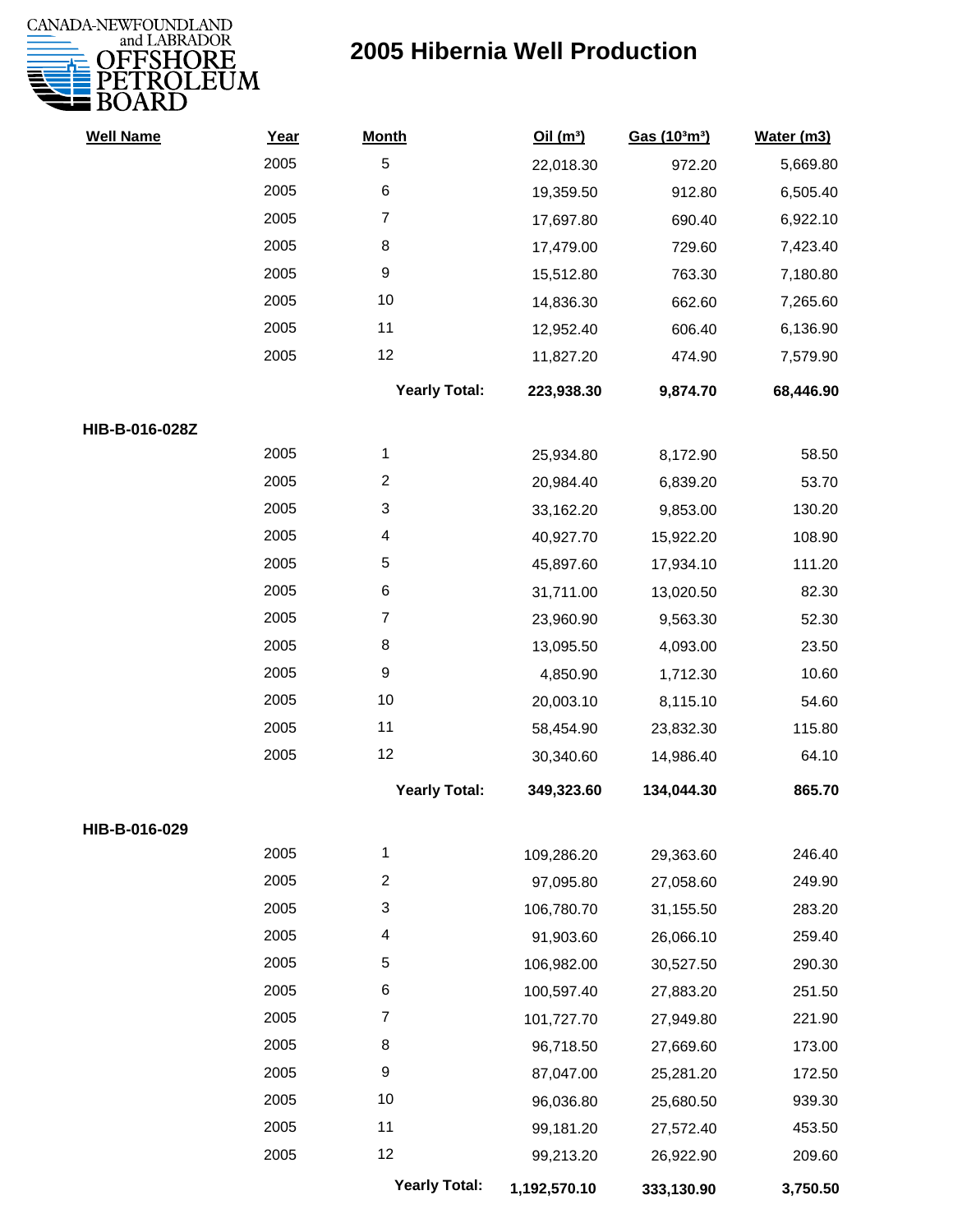

| <b>Well Name</b> | Year | <b>Month</b>         | Oil(m <sup>3</sup> ) | Gas (103m3) | Water (m3) |
|------------------|------|----------------------|----------------------|-------------|------------|
| HIB-B-016-033    |      |                      |                      |             |            |
|                  | 2005 | 1                    | 35,125.10            | 7,800.40    | 13,444.50  |
|                  | 2005 | $\overline{c}$       | 30,934.20            | 7,125.90    | 20,582.70  |
|                  | 2005 | 3                    | 38,721.50            | 8,980.50    | 37,795.80  |
|                  | 2005 | 4                    | 31,777.70            | 7,451.50    | 37,670.00  |
|                  | 2005 | 5                    | 33,504.80            | 6,746.10    | 52,564.80  |
|                  | 2005 | 6                    | 23,979.20            | 5,163.70    | 45,382.40  |
|                  | 2005 | $\overline{7}$       | 17,851.20            | 3,880.40    | 43,965.30  |
|                  | 2005 | 8                    | 6,974.00             | 1,714.30    | 23,830.40  |
|                  | 2005 | 9                    | 11,975.60            | 3,298.60    | 40,316.00  |
|                  | 2005 | 10                   | 11,877.40            | 3,475.00    | 28,454.70  |
|                  | 2005 | 11                   | 15,089.20            | 4,670.00    | 32,876.10  |
|                  | 2005 | 12                   | 14,481.10            | 4,326.00    | 36,866.50  |
|                  |      | <b>Yearly Total:</b> | 272,291.00           | 64,632.40   | 413,749.20 |
| HIB-B-016-034Y   |      |                      |                      |             |            |
|                  | 2005 | 1                    | 106,947.10           | 31,420.40   | 243.10     |
|                  | 2005 | $\overline{2}$       | 85,776.70            | 27,464.50   | 219.40     |
|                  | 2005 | 3                    | 61,241.90            | 21,886.10   | 290.60     |
|                  | 2005 | 4                    | 55,087.70            | 19,491.60   | 145.10     |
|                  | 2005 | 5                    | 53,575.30            | 20,658.30   | 129.80     |
|                  | 2005 | 6                    | 32,790.90            | 10,847.20   | 84.50      |
|                  | 2005 | $\overline{7}$       | 41,098.90            | 16,014.20   | 89.60      |
|                  | 2005 | 8                    | 37,899.80            | 14,410.10   | 67.80      |
|                  | 2005 | 9                    | 37,108.60            | 13,727.60   | 73.70      |
|                  | 2005 | 10                   | 52,298.80            | 18,767.70   | 140.50     |
|                  | 2005 | 11                   | 35,316.30            | 12,467.20   | 69.90      |
|                  | 2005 | 12                   | 34,483.30            | 11,883.40   | 72.90      |
|                  |      | <b>Yearly Total:</b> | 633,625.30           | 219,038.30  | 1,626.90   |
| HIB-B-016-036    |      |                      |                      |             |            |
|                  | 2005 | 1                    | 148,688.20           | 39,219.50   | 335.60     |
|                  | 2005 | $\overline{2}$       | 141,987.00           | 38,960.50   | 363.40     |
|                  | 2005 | 3                    | 158,481.80           | 45,132.00   | 420.60     |
|                  | 2005 | 4                    | 142,412.00           | 39,350.60   | 367.10     |
|                  | 2005 | 5                    | 158,175.00           | 44,337.50   | 387.30     |
|                  | 2005 | 6                    | 145,666.10           | 40,356.50   | 366.60     |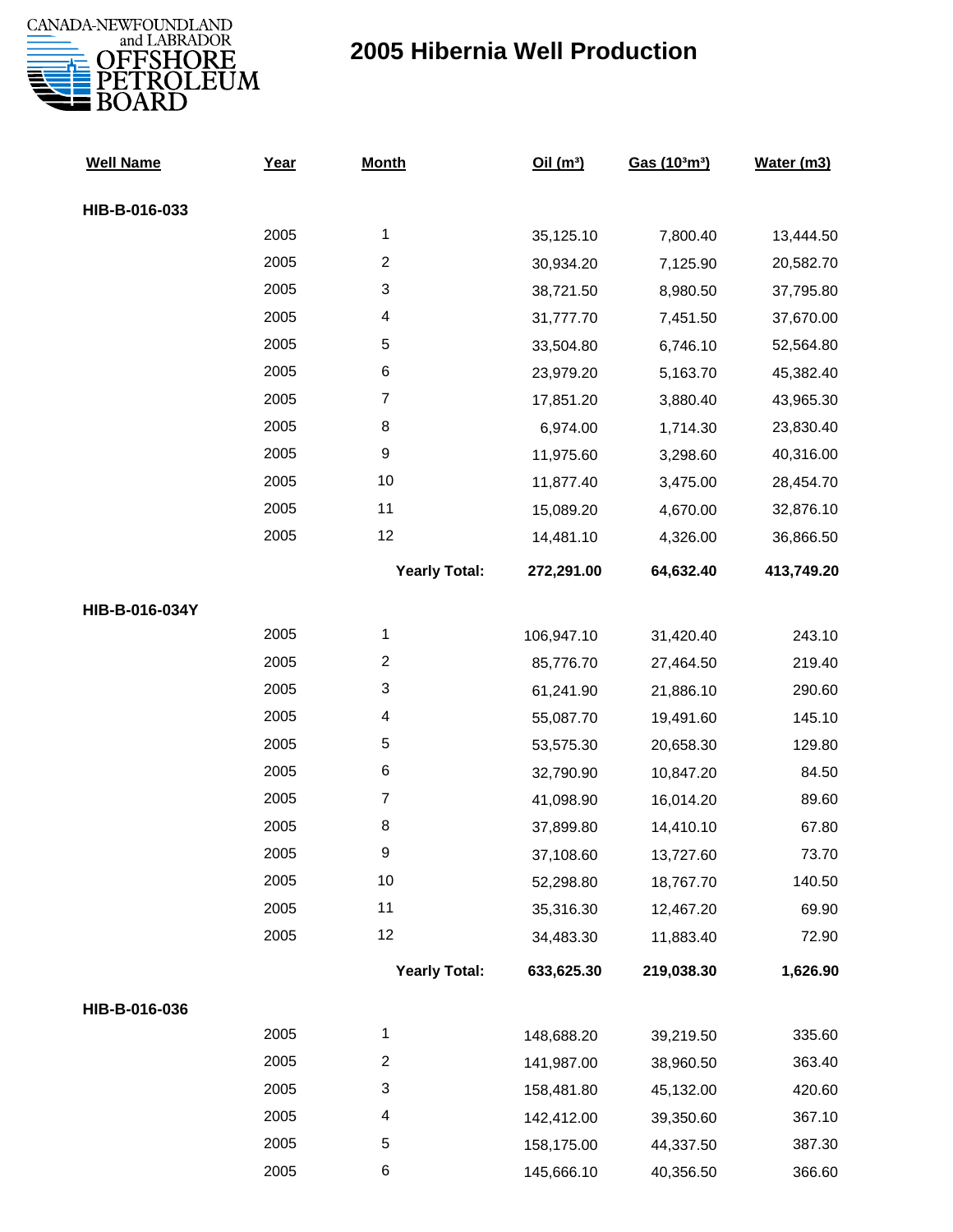

| <b>Well Name</b> | Year | <b>Month</b>         | Oil(m <sup>3</sup> ) | Gas (103m3) | Water (m3) |
|------------------|------|----------------------|----------------------|-------------|------------|
|                  | 2005 | $\overline{7}$       | 148,555.20           | 40,645.40   | 325.30     |
|                  | 2005 | 8                    | 147,274.60           | 40,592.80   | 263.40     |
|                  | 2005 | 9                    | 145,402.70           | 40,531.30   | 284.70     |
|                  | 2005 | 10                   | 153,121.90           | 39,106.70   | 405.60     |
|                  | 2005 | 11                   | 151,310.20           | 39,900.60   | 299.90     |
|                  | 2005 | 12                   | 159,108.00           | 41,243.90   | 592.50     |
|                  |      | <b>Yearly Total:</b> | 1,800,182.70         | 489,377.30  | 4,412.00   |
| HIB-B-016-040    |      |                      |                      |             |            |
|                  | 2005 | $\mathbf 1$          | 55,613.60            | 11,798.20   | 125.30     |
|                  | 2005 | $\overline{2}$       | 63,366.90            | 14,143.60   | 162.10     |
|                  | 2005 | 3                    | 64,532.10            | 15,086.40   | 171.10     |
|                  | 2005 | 4                    | 28,435.00            | 6,561.90    | 73.30      |
|                  | 2005 | 5                    | 31,355.00            | 7,643.40    | 78.90      |
|                  | 2005 | $\,6$                | 64,443.10            | 14,922.70   | 160.60     |
|                  | 2005 | 7                    | 67,900.40            | 15,770.30   | 148.10     |
|                  | 2005 | 8                    | 66,211.70            | 15,861.70   | 118.40     |
|                  | 2005 | 9                    | 56,788.90            | 13,869.60   | 110.80     |
|                  | 2005 | 10                   | 64,956.20            | 14,580.20   | 171.80     |
|                  | 2005 | 11                   | 58,633.30            | 13,694.30   | 116.10     |
|                  | 2005 | 12                   | 65,445.20            | 15,632.10   | 1,829.60   |
|                  |      | <b>Yearly Total:</b> | 687,681.40           | 159,564.40  | 3,266.10   |
| HIB-B-016-041    |      |                      |                      |             |            |
|                  | 2005 | 1                    | 50,627.00            | 9,356.30    | 72,816.50  |
|                  | 2005 | 2                    | 39,924.80            | 7,826.30    | 68,007.30  |
|                  | 2005 | 3                    | 36,542.40            | 7,400.30    | 71,604.60  |
|                  | 2005 | 4                    | 30,174.20            | 6,298.90    | 73,267.10  |
|                  | 2005 | 5                    | 29,833.00            | 5,553.50    | 76,825.40  |
|                  | 2005 | 6                    | 25,077.60            | 5,173.20    | 89,404.50  |
|                  | 2005 | $\overline{7}$       | 31,420.20            | 5,801.60    | 86,525.20  |
|                  | 2005 | 8                    | 26,663.40            | 4,867.50    | 93,156.20  |
|                  | 2005 | 9                    | 21,134.50            | 4,340.60    | 69,017.60  |
|                  | 2005 | 10                   | 23,918.70            | 6,058.80    | 51,715.70  |
|                  | 2005 | 11                   | 32,438.40            | 6,719.20    | 68,630.90  |
|                  | 2005 | 12                   | 33,166.10            | 6,484.80    | 87,185.60  |
|                  |      | <b>Yearly Total:</b> | 380,920.30           | 75,881.00   | 908,156.60 |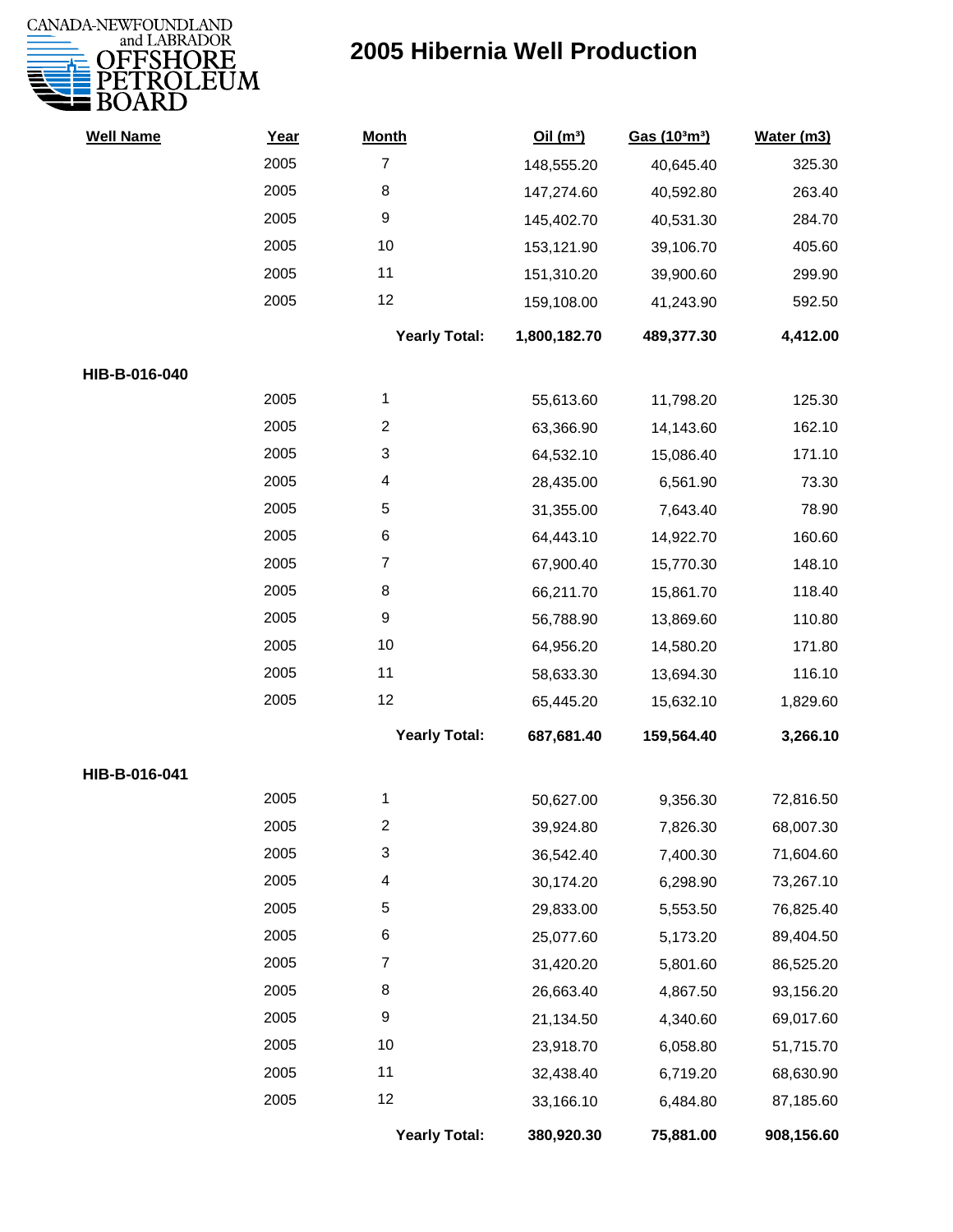

| <b>Well Name</b> | Year | <b>Month</b>         | Oil(m <sup>3</sup> ) | Gas (103m3) | Water (m3) |
|------------------|------|----------------------|----------------------|-------------|------------|
| HIB-B-016-042    | 2005 | 1                    | 21,934.30            | 4,181.40    | 49.40      |
|                  | 2005 | $\overline{2}$       | 54,805.10            | 10,716.50   | 140.10     |
|                  | 2005 | 3                    | 68,316.90            | 13,682.20   | 181.30     |
|                  | 2005 | 4                    | 73,495.50            | 14,347.00   | 189.50     |
|                  | 2005 | 5                    | 49,759.20            | 10,050.60   | 23,299.50  |
|                  | 2005 | 6                    | 39,201.10            | 8,666.70    | 29,885.00  |
|                  | 2005 | $\overline{7}$       | 23,784.40            | 5,617.50    | 27,613.80  |
|                  | 2005 | 8                    | 22,984.50            | 5,258.60    | 33,716.60  |
|                  | 2005 | $\boldsymbol{9}$     | 19,208.10            | 4,390.60    | 38,631.90  |
|                  | 2005 | 10                   | 12,861.50            | 2,253.70    | 24,140.90  |
|                  | 2005 | 11                   | 18,870.80            | 3,942.80    | 34,839.90  |
|                  | 2005 | 12                   | 16,074.40            | 3,456.60    | 32,086.60  |
|                  |      | <b>Yearly Total:</b> | 421,295.80           | 86,564.20   | 244,774.50 |
| HIB-B-016-043    |      |                      |                      |             |            |
|                  | 2005 | 1                    | 22,340.20            | 5,006.90    | 1,489.30   |
|                  | 2005 | $\overline{c}$       | 21,061.70            | 5,141.40    | 55.70      |
|                  | 2005 | 3                    | 25,519.70            | 6,719.20    | 947.20     |
|                  | 2005 | 4                    | 29,808.40            | 7,495.50    | 1,550.70   |
|                  | 2005 | 5                    | 37,708.50            | 9,866.40    | 3,129.90   |
|                  | 2005 | 6                    | 40,887.00            | 9,588.80    | 434.70     |
|                  | 2005 | $\overline{7}$       | 20,905.60            | 4,629.40    | 46.10      |
|                  | 2005 | 8                    | 36,469.90            | 8,337.80    | 2,432.60   |
|                  | 2005 | $\boldsymbol{9}$     | 39,208.50            | 9,991.30    | 2,678.50   |
|                  | 2005 | 10                   | 44,012.80            | 9,692.30    | 720.10     |
|                  | 2005 | 11                   | 37,785.60            | 8,879.20    | 1,523.20   |
|                  | 2005 | 12                   | 40,643.40            | 9,569.00    | 1,611.40   |
|                  |      | <b>Yearly Total:</b> | 396,351.30           | 94,917.20   | 16,619.40  |
| HIB-B-016-045    |      |                      |                      |             |            |
|                  | 2005 | 3                    | 0.00                 | 0.00        | 0.00       |
|                  | 2005 | 4                    | 21,461.30            | 5,155.10    | 61.30      |
|                  | 2005 | 5                    | 58,976.50            | 13,046.30   | 145.60     |
|                  | 2005 | 6                    | 75,038.00            | 16,731.50   | 187.40     |
|                  | 2005 | $\overline{7}$       | 36,624.90            | 8,508.50    | 79.90      |
|                  | 2005 | 8                    | 44,719.30            | 11,201.30   | 79.90      |
|                  | 2005 | $\boldsymbol{9}$     | 74,360.40            | 18,324.20   | 8,446.90   |
|                  | 2005 | $10$                 | 61,928.50            | 14,755.50   | 51,949.40  |
|                  |      |                      |                      |             |            |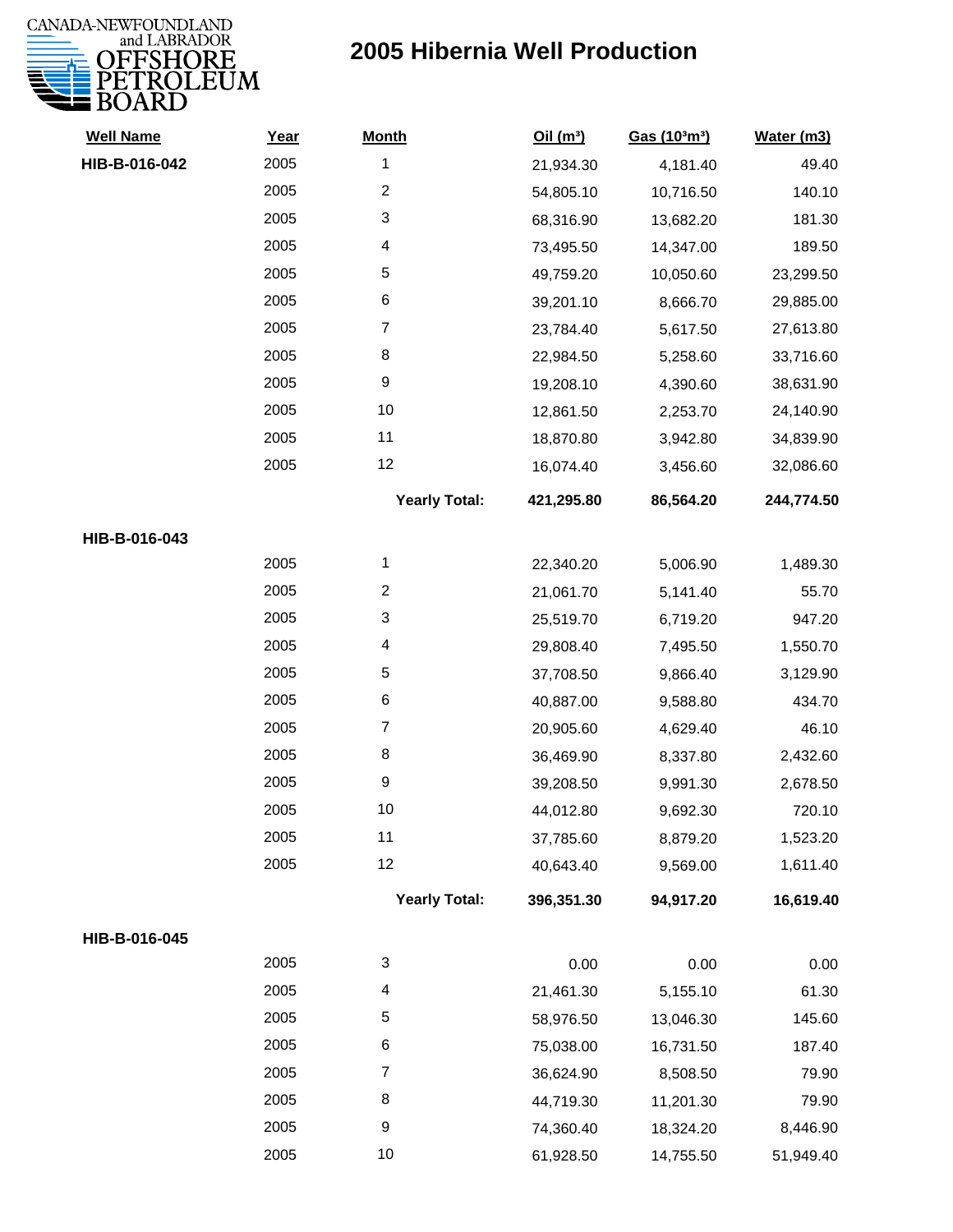

| <b>Well Name</b> | Year | <b>Month</b>            | Oil(m <sup>3</sup> ) | Gas (103m3) | Water (m3) |
|------------------|------|-------------------------|----------------------|-------------|------------|
|                  | 2005 | 11                      | 29,205.60            | 7,818.00    | 79,367.40  |
|                  | 2005 | 12                      | 13,951.90            | 4,107.60    | 99,544.00  |
|                  |      | <b>Yearly Total:</b>    | 416,266.40           | 99,648.00   | 239,861.80 |
| HIB-B-016-046    |      |                         |                      |             |            |
|                  | 2005 | 3                       | 8,379.20             | 2,125.10    | 22.20      |
|                  | 2005 | 4                       | 0.80                 | 0.10        | 0.00       |
|                  | 2005 | 5                       | 0.00                 | 0.00        | 0.00       |
|                  | 2005 | 6                       | 244.10               | 30.60       | 0.60       |
|                  | 2005 | $\overline{7}$          | 17,264.40            | 2,739.90    | 41.20      |
|                  | 2005 | 8                       | 0.00                 | 0.00        | 0.00       |
|                  | 2005 | 9                       | 44,756.70            | 7,142.80    | 92.60      |
|                  | 2005 | 10                      | 91,825.40            | 13,378.80   | 243.00     |
|                  | 2005 | 11                      | 70,973.30            | 10,481.90   | 140.50     |
|                  | 2005 | 12                      | 84,271.70            | 12,092.70   | 178.10     |
|                  |      | <b>Yearly Total:</b>    | 317,715.60           | 47,991.90   | 718.20     |
| HIB-B-016-048    |      |                         |                      |             |            |
|                  | 2005 | 1                       | 2,441.60             | 292.70      | 196.20     |
|                  | 2005 | $\overline{\mathbf{c}}$ | 7,671.70             | 526.00      | 19.70      |
|                  | 2005 | 3                       | 0.00                 | 0.00        | 0.00       |
|                  | 2005 | 4                       | 0.00                 | 0.00        | 0.00       |
|                  | 2005 | 5                       | 0.00                 | 0.00        | 0.00       |
|                  | 2005 | 6                       | 0.00                 | 0.00        | 0.00       |
|                  | 2005 | 8                       | 0.00                 | 0.00        | 0.00       |
|                  |      | <b>Yearly Total:</b>    | 10,113.30            | 818.70      | 215.90     |
| HIB-B-016-049Z   |      |                         |                      |             |            |
|                  | 2005 | 1                       | 9,762.90             | 1,831.70    | 53.80      |
|                  | 2005 | 3                       | 0.00                 | 0.00        | 0.00       |
|                  | 2005 | 4                       | 7,476.90             | 1,399.30    | 33.70      |
|                  | 2005 | 5                       | 0.00                 | 0.00        | 0.00       |
|                  | 2005 | 6                       | 2,471.30             | 477.00      | 6.30       |
|                  | 2005 | $\overline{7}$          | 12,414.50            | 2,386.00    | 27.10      |
|                  | 2005 | 8                       | 0.00                 | 0.00        | 0.00       |
|                  | 2005 | 9                       | 5,051.80             | 928.40      | 25.60      |
|                  | 2005 | 10                      | 76,503.10            | 14,815.50   | 205.10     |
|                  | 2005 | 11                      | 85,312.20            | 17,632.80   | 169.20     |
|                  | 2005 | 12                      | 95,002.40            | 19,218.10   | 200.70     |
|                  |      | <b>Yearly Total:</b>    | 293,995.10           | 58,688.80   | 721.50     |